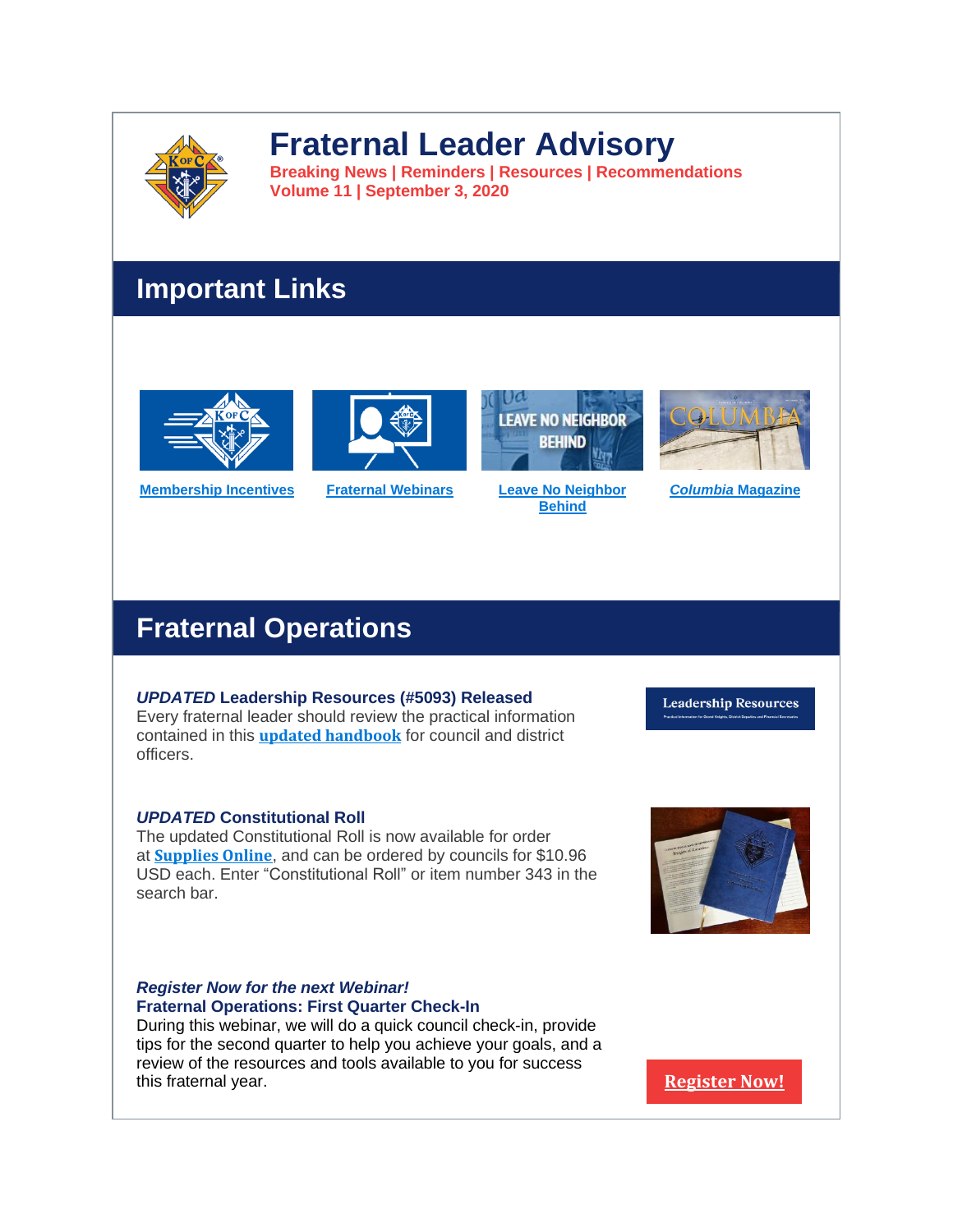All council, district and state leaders are encouraged to register for this webinar.

# **Membership Growth**

#### *Columbia***: A Great Recruitment Tool**

The September 2020 edition of *Columbia* — a **PDF of the [entire](http://r20.rs6.net/tn.jsp?f=001TpZJ_WoKz6oQwRKJ5Ue0lH3ZDtk1uVXjolhQVCHV1U4FN6nkXS15x4qRvoP9HNo9Q7vvCdm7VBH1gx3ANg2ofpTC2Q3RhfONh8Rp2OY1TmTr8fEOghI6sWNOMIi4LwVGlxJtbtjsqRvRGEFY4cBdvPuNdlyL4LG3PCnCdW_B9C4U4SutIPE74mltn_FkBmLf&c=JnahBK8f8vIoAJwo-bl7ovoQqauD23_xFVG3pbTiCEXzSU0C-3tFCQ==&ch=9oLM3320ZVSSnBPQmyB-OwXPeQwFaMtthxgP65O2-kiO8bhJ82gDuw==) [issue](http://r20.rs6.net/tn.jsp?f=001TpZJ_WoKz6oQwRKJ5Ue0lH3ZDtk1uVXjolhQVCHV1U4FN6nkXS15x4qRvoP9HNo9Q7vvCdm7VBH1gx3ANg2ofpTC2Q3RhfONh8Rp2OY1TmTr8fEOghI6sWNOMIi4LwVGlxJtbtjsqRvRGEFY4cBdvPuNdlyL4LG3PCnCdW_B9C4U4SutIPE74mltn_FkBmLf&c=JnahBK8f8vIoAJwo-bl7ovoQqauD23_xFVG3pbTiCEXzSU0C-3tFCQ==&ch=9oLM3320ZVSSnBPQmyB-OwXPeQwFaMtthxgP65O2-kiO8bhJ82gDuw==)** as well as **links to [separate](http://r20.rs6.net/tn.jsp?f=001TpZJ_WoKz6oQwRKJ5Ue0lH3ZDtk1uVXjolhQVCHV1U4FN6nkXS15x4qRvoP9HNo9sTisHMhXmH9HiPO0plbi5-wmFfDpqcONWdsbRXgXlev36mbLGz9vfiMD51favBszKwP8ZJzH-IuxMK3__xsMe_8AUcIM3PKw52DJeiwkHNXLIOUAMZmOW_wNBcbYMlS1&c=JnahBK8f8vIoAJwo-bl7ovoQqauD23_xFVG3pbTiCEXzSU0C-3tFCQ==&ch=9oLM3320ZVSSnBPQmyB-OwXPeQwFaMtthxgP65O2-kiO8bhJ82gDuw==) articles** — is now online. Be sure to share its content with prospective members, encouraging them to learn more about the good works of the Order and the benefits of brotherhood.



Review the step by step process on how a prospective member can **sign up [online](http://r20.rs6.net/tn.jsp?f=001TpZJ_WoKz6oQwRKJ5Ue0lH3ZDtk1uVXjolhQVCHV1U4FN6nkXS15x3fLAu_FBQ7hSOu7vebHueoh792q9JKg4XQ_hcQ7FEaFxmNwN23NPS-31sKJ_I24cSzqLL-bWZD9wjYhWGxSsZESbYGuzBg5AyzY9w8C4mUJPqmgqY6R2GxuiM4RBh3uRJ3Wa6i_xa8Tx-RUKkmvRCnZQj9m6HfkUOWiGD4j9If6iRNbeuUoBio=&c=JnahBK8f8vIoAJwo-bl7ovoQqauD23_xFVG3pbTiCEXzSU0C-3tFCQ==&ch=9oLM3320ZVSSnBPQmyB-OwXPeQwFaMtthxgP65O2-kiO8bhJ82gDuw==)** and how easy it is for your council to get them into a local council using the **[Prospect](http://r20.rs6.net/tn.jsp?f=001TpZJ_WoKz6oQwRKJ5Ue0lH3ZDtk1uVXjolhQVCHV1U4FN6nkXS15x3fLAu_FBQ7hJp2nwZrzelvoIqciQTU1TRPbJesRRJVoPG4Yu4HQZHCczeI8I7e3UqBFWZrThNerS_Hc-M2Zji2hkS-ofj-U5zI8lbacERnMlbrIXAzxNa1vXHGTUxFGzxg8dzggOZnU-RJPeyt2hjGsWL3DFNTQ87h-EBRX5Tp41_yaExpwaEE=&c=JnahBK8f8vIoAJwo-bl7ovoQqauD23_xFVG3pbTiCEXzSU0C-3tFCQ==&ch=9oLM3320ZVSSnBPQmyB-OwXPeQwFaMtthxgP65O2-kiO8bhJ82gDuw==) Tab** in Officers Online. **[Officers](http://r20.rs6.net/tn.jsp?f=001TpZJ_WoKz6oQwRKJ5Ue0lH3ZDtk1uVXjolhQVCHV1U4FN6nkXS15x87vMcYg_lSP7M-TqkPd0ZzXtK2NUJmd-zKQXpI89pII2dbG-SENRYlU9-FC1CnLWRMUT8FmQAW604pCa57Onbq9sDFoui2JzOWPWrYZu0s6x1DtjYRBv7WBE2u1waN1sY-WRt3f7tsn&c=JnahBK8f8vIoAJwo-bl7ovoQqauD23_xFVG3pbTiCEXzSU0C-3tFCQ==&ch=9oLM3320ZVSSnBPQmyB-OwXPeQwFaMtthxgP65O2-kiO8bhJ82gDuw==) Online**

#### **On-Demand Exemplification of Charity, Unity and Fraternity**

We have upgraded to a new, cleaner platform to host our online events and Exemplifications of Charity, Unity and Fraternity. Therefore, invitations that led to the On24 platform are now obsolete. To invite a candidate to the On-Demand ceremony, please use the NEW invitations available in **[English](http://r20.rs6.net/tn.jsp?f=001TpZJ_WoKz6oQwRKJ5Ue0lH3ZDtk1uVXjolhQVCHV1U4FN6nkXS15xwOMMm3x4bZ3kPYwfM4_l8C9vpgz0hPmDv9LmsufLkJwwKeVsKByUMqbutK-e-2VVTlhUQ3z14toUrOM3jOMhplk8waO4E6v1_KqF41apWOb7phi-4q-D6xnKJjtSQsrNnpeU0kSWYQ7E9R0VCZ0UsUdtD0tbA6jSH9jb-2THv7FdQxfmgHFLqg=&c=JnahBK8f8vIoAJwo-bl7ovoQqauD23_xFVG3pbTiCEXzSU0C-3tFCQ==&ch=9oLM3320ZVSSnBPQmyB-OwXPeQwFaMtthxgP65O2-kiO8bhJ82gDuw==)**, **[Spanish](http://r20.rs6.net/tn.jsp?f=001TpZJ_WoKz6oQwRKJ5Ue0lH3ZDtk1uVXjolhQVCHV1U4FN6nkXS15xwOMMm3x4bZ3hyESMo8BZgMUDeH793V50XMYIUX-ZWz0qyX7MGWfMfNFctFAPeQqEzkes0SmrExFY_RUJisaZ7pPVLMd_PeW7obgVnTTfKkZqiSsBSRuQ_YC0UOVFrzv53isc-sRUz-kwLTHlvRrXhsGYGIWK7YYfv-SLM8KHreUWSJD9NQ5FvE=&c=JnahBK8f8vIoAJwo-bl7ovoQqauD23_xFVG3pbTiCEXzSU0C-3tFCQ==&ch=9oLM3320ZVSSnBPQmyB-OwXPeQwFaMtthxgP65O2-kiO8bhJ82gDuw==)** and **[French](http://r20.rs6.net/tn.jsp?f=001TpZJ_WoKz6oQwRKJ5Ue0lH3ZDtk1uVXjolhQVCHV1U4FN6nkXS15xwOMMm3x4bZ312OZNETUHqOPVYti8Wb9mXQzcaBQ13O5GjKrBjvct3i6cdAA_MPVpvhK4MS6HFq7UErq7PpX78VSOb7S0aT2HAYQb1_YZVB5jvDw7MiRF0hoQDRpPmRju7uREsLgT718rv57pWTXmmaKPBqrFNnJCwGPmDCnXcp_ogFv-9ofxXg=&c=JnahBK8f8vIoAJwo-bl7ovoQqauD23_xFVG3pbTiCEXzSU0C-3tFCQ==&ch=9oLM3320ZVSSnBPQmyB-OwXPeQwFaMtthxgP65O2-kiO8bhJ82gDuw==)**. The invitation, registration, and reporting processes remain the same.

**NOTE: Councils must file a form 100 for all candidates who complete an online exemplification. For clarification on the difference between the On-Demand Ceremony and Online Membership (Online Join), click [here.](http://r20.rs6.net/tn.jsp?f=001TpZJ_WoKz6oQwRKJ5Ue0lH3ZDtk1uVXjolhQVCHV1U4FN6nkXS15xx_D9E-GlMHMVX0EoI8wUiwTs3weN_-ULrN7OKt0kCmk5D7USFO2fJLVAWKxcykP4PbRBW_Iz8P7Omhb_bQL1yBDtP9Eu5XPKgj8HuzflCQXO-JoKK9BgS1G_092U_Imwnb_MLR2QplzN4qLcfM9hwoV9US1mSCZfGld2sUGyTmOQ0sXqjZQzow=&c=JnahBK8f8vIoAJwo-bl7ovoQqauD23_xFVG3pbTiCEXzSU0C-3tFCQ==&ch=9oLM3320ZVSSnBPQmyB-OwXPeQwFaMtthxgP65O2-kiO8bhJ82gDuw==)**





# **Evangelization and Faith Formation**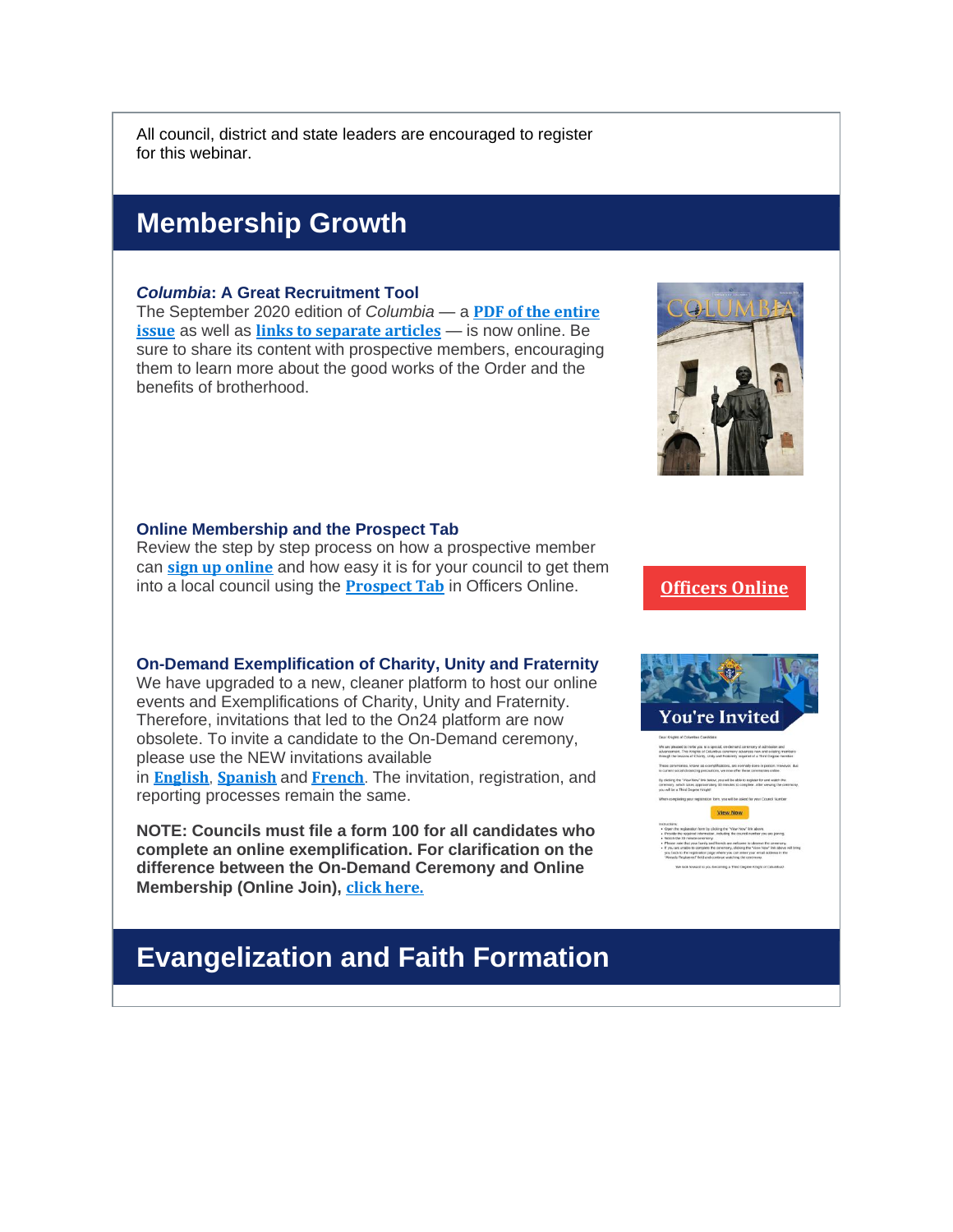#### **Programs: Planning for Success Webinar**

To view the webinar from last week on demand, as well as access the resources from the presentation, **[click](http://r20.rs6.net/tn.jsp?f=001TpZJ_WoKz6oQwRKJ5Ue0lH3ZDtk1uVXjolhQVCHV1U4FN6nkXS15x4qRvoP9HNo9CZcxDvWEW688KK2EiNBS8OyJNfgUps6qRiX2sBazQgiqZS7P-Xtsy9zsm1J1htJyPVTczU7Lzw0h2XB6AhFJq_A6PEo6T_9P4cD0mIBHaf00VNyb-lS0IxSsbHrrlz_pseGTdg-SVDDSniIJQ2YWJA==&c=JnahBK8f8vIoAJwo-bl7ovoQqauD23_xFVG3pbTiCEXzSU0C-3tFCQ==&ch=9oLM3320ZVSSnBPQmyB-OwXPeQwFaMtthxgP65O2-kiO8bhJ82gDuw==) here**.

#### **Community: Coats for Kids**

Helping children stay warm during those cold winter months all across North America. To learn more, visit **[kofc.org/coats](http://r20.rs6.net/tn.jsp?f=001TpZJ_WoKz6oQwRKJ5Ue0lH3ZDtk1uVXjolhQVCHV1U4FN6nkXS15x4qRvoP9HNo9nw-z8tUtpS8_kTsAg6uR17SpAp2Zv0q63ln6jCRfiKJGoTVSAHov_fwc6ABoq2R1yh7xfEOs_5Ly3_igkEHefnKTnNOplf2bbzmHxnL7a4rflprVd_m8FqLFRNalc1nEpWor9KJ8N1NuBpVNESdcGFDQ0DEsFnCNRmu92glka_HNZLaSzIhgpQ==&c=JnahBK8f8vIoAJwo-bl7ovoQqauD23_xFVG3pbTiCEXzSU0C-3tFCQ==&ch=9oLM3320ZVSSnBPQmyB-OwXPeQwFaMtthxgP65O2-kiO8bhJ82gDuw==)**.

#### **Life: Ultrasound**

Save lives by placing an ultrasound machine in local center or mobile unit. To learn how, visit **[kofc.org/ultrasound](http://r20.rs6.net/tn.jsp?f=001TpZJ_WoKz6oQwRKJ5Ue0lH3ZDtk1uVXjolhQVCHV1U4FN6nkXS15x4qRvoP9HNo9PWpgeekwFRAk4a59BPpxVtgbZKx05TKu-HD_WWIaATOUrzo6nFMvJbPt5C5Tca7iAxrh84ZfuWSAdHP9CDTLXW57oMC8_qab2LaPu7Fa-tKcMhCmP1_j6yLvd4MidgEpEwAY2xmeqlUwLD700gYfzNdI1yLi0fSe5AWce9CPT3H9Pxdv4nsFLg==&c=JnahBK8f8vIoAJwo-bl7ovoQqauD23_xFVG3pbTiCEXzSU0C-3tFCQ==&ch=9oLM3320ZVSSnBPQmyB-OwXPeQwFaMtthxgP65O2-kiO8bhJ82gDuw==)**.

# **District Deputy Corner**

- The 55th Annual College Councils Conference is being held virtually on September 11-12. All college knights, state officers, and district deputies of college councils are encouraged to attend. **Learn more and [register](http://r20.rs6.net/tn.jsp?f=001TpZJ_WoKz6oQwRKJ5Ue0lH3ZDtk1uVXjolhQVCHV1U4FN6nkXS15x4qRvoP9HNo9IGSQEZhOgcYH9yOSIi8sdo8f6GJpy5ji_pqTmyGInXSrRVW5Ce639QXrF7plIhPsqxueSp7H9CVQ8orBwpnaspj1GsKUM6AfBilaJtZEq38TH0s4O1xCGuTBg905lrpxNoZQK1K-ME1dXrXCdZk6U0IH7vLlSmBmU0h5k5Jx4bA=&c=JnahBK8f8vIoAJwo-bl7ovoQqauD23_xFVG3pbTiCEXzSU0C-3tFCQ==&ch=9oLM3320ZVSSnBPQmyB-OwXPeQwFaMtthxgP65O2-kiO8bhJ82gDuw==) [now!](http://r20.rs6.net/tn.jsp?f=001TpZJ_WoKz6oQwRKJ5Ue0lH3ZDtk1uVXjolhQVCHV1U4FN6nkXS15x4qRvoP9HNo9IGSQEZhOgcYH9yOSIi8sdo8f6GJpy5ji_pqTmyGInXSrRVW5Ce639QXrF7plIhPsqxueSp7H9CVQ8orBwpnaspj1GsKUM6AfBilaJtZEq38TH0s4O1xCGuTBg905lrpxNoZQK1K-ME1dXrXCdZk6U0IH7vLlSmBmU0h5k5Jx4bA=&c=JnahBK8f8vIoAJwo-bl7ovoQqauD23_xFVG3pbTiCEXzSU0C-3tFCQ==&ch=9oLM3320ZVSSnBPQmyB-OwXPeQwFaMtthxgP65O2-kiO8bhJ82gDuw==)** Please reach out to **[college@kofc.org](mailto:college@kofc.org)** with questions.
- Schedule monthly district phone calls with council leadership teams to discuss progress, address issues and share best practices. Participants should include grand knights, financial secretaries, program directors and membership directors.
- Remind your councils that the **[Semiannual](http://r20.rs6.net/tn.jsp?f=001TpZJ_WoKz6oQwRKJ5Ue0lH3ZDtk1uVXjolhQVCHV1U4FN6nkXS15xzQFDq_jpgqQkubzD2Vg4JV5b06IUvJr2-rO5ePxGw4Ub_tBqGz4gP8xAgOGBteYpsWKRYKQdsDBWvy0_GdOH7TezJOdoS1OBJiK8x4T361YrnOFFw4Ys2rkT7O6PLPpwCPlwxUspM93&c=JnahBK8f8vIoAJwo-bl7ovoQqauD23_xFVG3pbTiCEXzSU0C-3tFCQ==&ch=9oLM3320ZVSSnBPQmyB-OwXPeQwFaMtthxgP65O2-kiO8bhJ82gDuw==) Council Audit [\(#1295\)](http://r20.rs6.net/tn.jsp?f=001TpZJ_WoKz6oQwRKJ5Ue0lH3ZDtk1uVXjolhQVCHV1U4FN6nkXS15xzQFDq_jpgqQkubzD2Vg4JV5b06IUvJr2-rO5ePxGw4Ub_tBqGz4gP8xAgOGBteYpsWKRYKQdsDBWvy0_GdOH7TezJOdoS1OBJiK8x4T361YrnOFFw4Ys2rkT7O6PLPpwCPlwxUspM93&c=JnahBK8f8vIoAJwo-bl7ovoQqauD23_xFVG3pbTiCEXzSU0C-3tFCQ==&ch=9oLM3320ZVSSnBPQmyB-OwXPeQwFaMtthxgP65O2-kiO8bhJ82gDuw==)** was due August 15.



# **Grand Knight Corner**

- Use the **Star [Council](http://r20.rs6.net/tn.jsp?f=001TpZJ_WoKz6oQwRKJ5Ue0lH3ZDtk1uVXjolhQVCHV1U4FN6nkXS15x8OdNF5m8N3CsVXXl2MEklwqJ7f78lgz_EtHWSp7q8hpL_BL9pxTbrCDGy2g_5JzgRMgfsRwkLpi52LW5xdGHVmTOzjHrJv-MXuug7gc26j2ZhafGCbkrFtXpUinaJ66Hnc6aKsu6ZT4ayRr068AkToRZtsqLWDuXQBvqdfWctYCIuiNpvjR8uc=&c=JnahBK8f8vIoAJwo-bl7ovoQqauD23_xFVG3pbTiCEXzSU0C-3tFCQ==&ch=9oLM3320ZVSSnBPQmyB-OwXPeQwFaMtthxgP65O2-kiO8bhJ82gDuw==) Award** as a guide for planning your fraternal year.
- Contact your field agent to schedule Fraternal Benefit Seminars.
- For quick tips on meeting with your pastor watch this **[short](http://r20.rs6.net/tn.jsp?f=001TpZJ_WoKz6oQwRKJ5Ue0lH3ZDtk1uVXjolhQVCHV1U4FN6nkXS15x4qRvoP9HNo9xEaoqvYx3mARkv4xvz1w5MEcAYftSrwTSl2mTjQxE9djSUYfR41VUqV-sBNWvmB--DvKA46r2UUx7wM8KuUV4_dieZZVWUHo1f7uAdfmJXxAzar2dScPgc7QinnjpCmFzTl_ks34zEvrYa-7-k29Ug==&c=JnahBK8f8vIoAJwo-bl7ovoQqauD23_xFVG3pbTiCEXzSU0C-3tFCQ==&ch=9oLM3320ZVSSnBPQmyB-OwXPeQwFaMtthxgP65O2-kiO8bhJ82gDuw==) [video](http://r20.rs6.net/tn.jsp?f=001TpZJ_WoKz6oQwRKJ5Ue0lH3ZDtk1uVXjolhQVCHV1U4FN6nkXS15x4qRvoP9HNo9xEaoqvYx3mARkv4xvz1w5MEcAYftSrwTSl2mTjQxE9djSUYfR41VUqV-sBNWvmB--DvKA46r2UUx7wM8KuUV4_dieZZVWUHo1f7uAdfmJXxAzar2dScPgc7QinnjpCmFzTl_ks34zEvrYa-7-k29Ug==&c=JnahBK8f8vIoAJwo-bl7ovoQqauD23_xFVG3pbTiCEXzSU0C-3tFCQ==&ch=9oLM3320ZVSSnBPQmyB-OwXPeQwFaMtthxgP65O2-kiO8bhJ82gDuw==)**.

# **COUNCIL LEADERS**

# **Financial Secretary Corner**